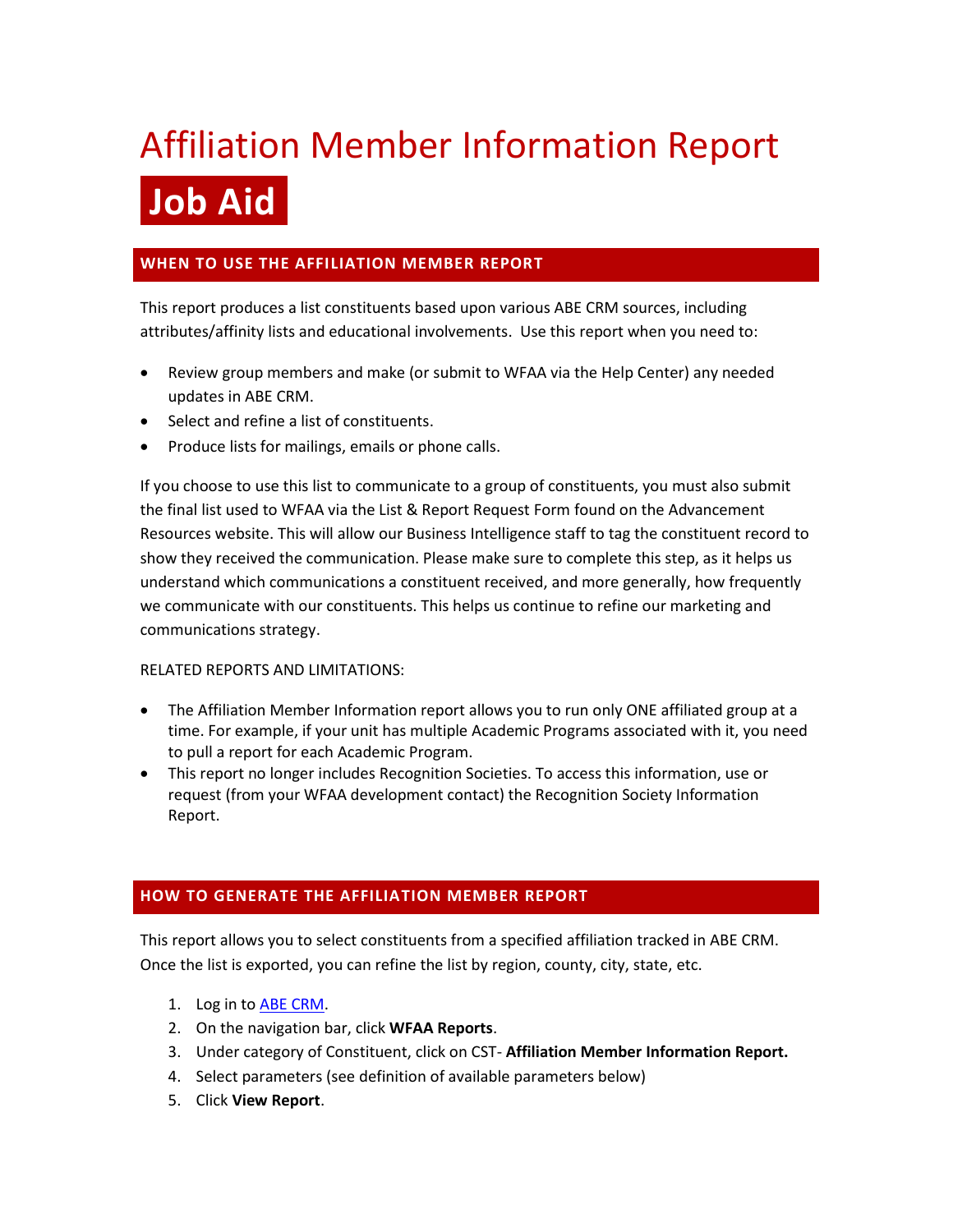The report will list constituents with US addresses separate from constituents with International addresses. When downloaded to Excel, separate tabs are generated for constituents based upon their Domestic (US) or International address.

#### **Available Parameters**

| <b>CST</b> - Constituent - Affiliation Member Information           |                                                                       |                         |                                                     |                  |              |                    |  |  |
|---------------------------------------------------------------------|-----------------------------------------------------------------------|-------------------------|-----------------------------------------------------|------------------|--------------|--------------------|--|--|
| <b>Affiliation Category</b><br>Member                               | <select a="" value=""><br/><select a="" value=""> ▼</select></select> | ▼                       | <b>Affiliation Name</b><br><b>Include Deceased?</b> | No               |              | <b>View Report</b> |  |  |
| Who is Communication from?                                          | $\overline{\phantom{a}}$                                              |                         | Intent of Communication General                     |                  | $\mathbf{v}$ |                    |  |  |
| Other Solicit Codes:<br>Include Spouse even if they do not qualify? | $\checkmark$                                                          |                         | Spouse Link<br><b>Excel-Ready Formatting</b>        | Yes<br><b>No</b> |              |                    |  |  |
|                                                                     |                                                                       | <b>Contract Service</b> |                                                     |                  |              |                    |  |  |

|                                    | Choose a single affiliation category. Options include:                                                                                                                                              |
|------------------------------------|-----------------------------------------------------------------------------------------------------------------------------------------------------------------------------------------------------|
| <b>Affiliation Category</b>        | <b>Educational Involvement</b><br>Group<br><b>Involvement Attribute</b><br>If you need assistance locating your campus unit/program<br>information, please contact us through the WFAA Help Center. |
| <b>Affiliation Names</b>           | Choose the appropriate value from a list of affiliation names provided<br>based on the category previously selected.                                                                                |
| <b>Member</b>                      | Specify either "All," which will includes past and current members, or<br>"Current," which limits the resulting set to members that are<br>currently associated with the selected affiliation name. |
| Include deceased?                  | Defaults to "No." If "Yes" is selected, the report output will include<br>deceased members with an additional column of for "deceased flag"<br>that indicates if a member is deceased.              |
| Who is this communication<br>from? | Applies appropriate solicit codes based on the source of the<br>communication. Members with solicit codes in place will be returned,<br>but contact information will be suppressed.                 |
| <b>Intent of Communication</b>     | Applies additional solicit codes based on special types of<br>communications. Members with solicit codes in place will be<br>returned, but contact information will be suppressed.                  |
| <b>Other Solicit Codes</b>         | Provides additional solicit codes to select if applicable. Members with<br>solicit codes in place will be returned, but contact information will be<br>suppressed.                                  |